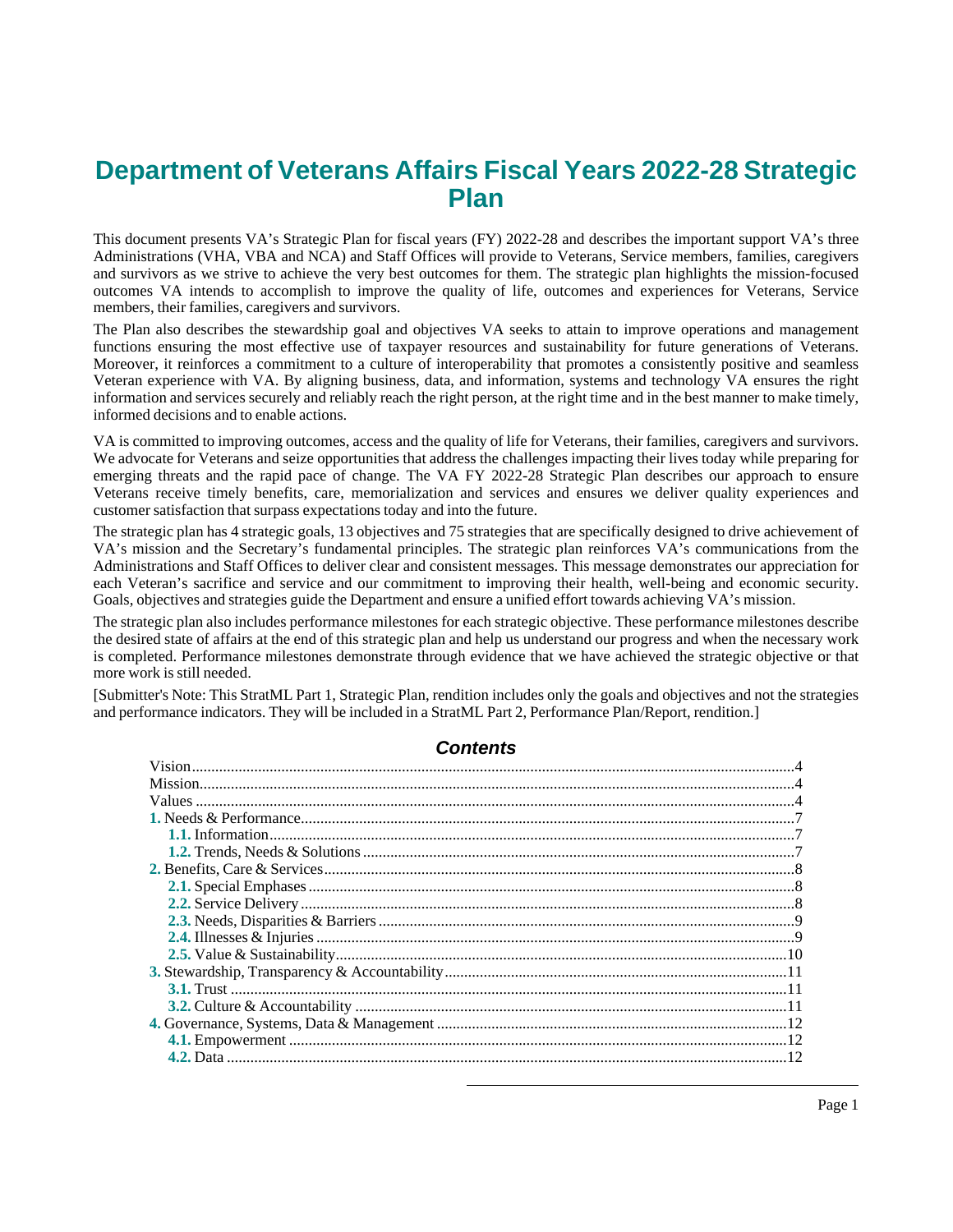# Strategic Plan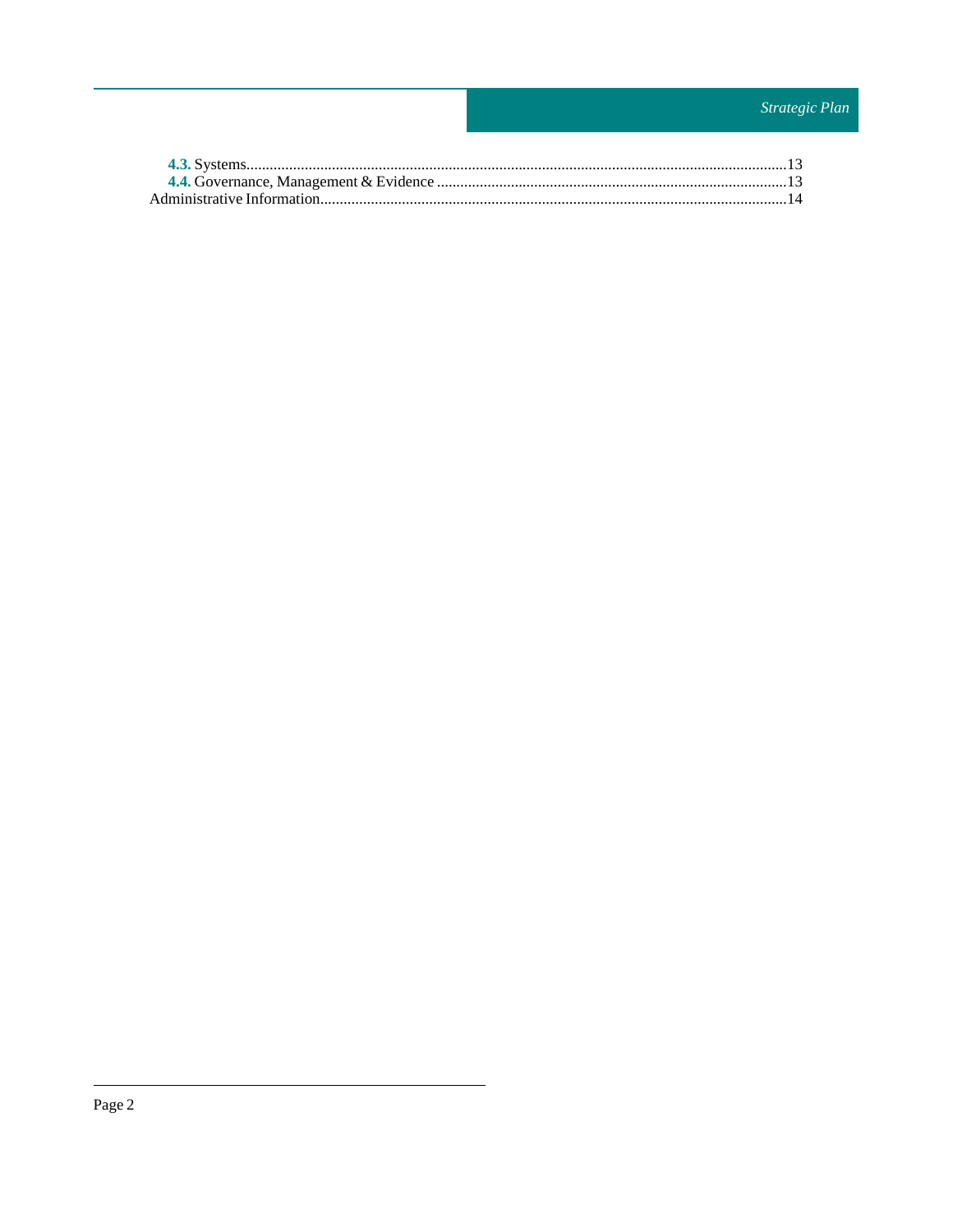

# **U.S. Department of Veterans Affairs(VA)**

### **Stakeholder(s):**

**Denis McDonough**: *Secretary, U.S. Department of Veterans Affairs*

#### **President Abraham Lincoln**:

*On March 4, 1865, during his second inaugural address, President Abraham Lincoln described his vision for national reconciliation and mission to bind the wounds and heal a Nation torn apart from a lengthy civil war. In 1959, President Lincoln's immortal words became the motto of the Veterans Affairs Administration, now the U.S. Department of Veterans Affairs (VA or Department) and stand today as a solemn reminder of VA's commitment to care for those injured in our Nation's defense and the families of those killed in its service.*

#### **VA Stakeholders** :

*VA is committed to serving Veterans, their families, caregivers and survivors throughout their life journey. To do so, VA's 3 Administrations and 23 major Staff Offices deliver benefits, care and services to improve wellbeing, outcomes and memorialization services to honor Veterans' sacrifice and contributions to the Nation. Furthermore, VA partners with families and caregivers to provide the best care and address the unique needs of our Veterans.*

#### **Veterans** :

*Veterans are individuals who have served in one of the eight uniformed services and meet the length of service and character of discharge requirements prescribed by law: Army; Marine Corps; Navy; Air Force; Space Force; Coast Guard; some members of the Public Health Services and the Commissioned Officer Corps of the National Oceanic and Atmospheric Administration (NOAA); as well as eligible members of the Reserve and National Guard components; World War II Merchant Mariners; certain members of the Philippine Armed Forces; and other groups designated by DoD. When the term "Veteran" is used in this VA Strategic Plan, it includes all who are eligible for VA benefits, care, memorialization and services.*

#### **Families of Veterans**:

*VA also provides benefits and services to eligible survivors, spouses, dependents and dependent parents of Veterans, as well as caregivers of certain disabled Veterans. Service members in an active-duty status also may be eligible for certain VA benefits and services which include, but are not limited to, Service members' Group Life Insurance, Traumatic Injury Protection, GI Bill, Education and Career Counseling, the VA Home Loan program and certain medical services. — continued next page*

#### **Caregivers of Veterans**

**Survivors of Veterans**

#### **Board of Veterans' Appeals**:

*The Board of Veterans' Appeals (Board) conducts hearings and renders appeals decisions for benefits and services on behalf of the Secretary.*

#### **Marginalized Veterans** :

*VA also has offices and programs that focus on marginalized, underserved and at-risk Veterans, such as the Center for Minority Veterans and Center for Women Veterans and programs focused on mental health and suicide prevention, eliminating homelessness and fostering Veteran success through Veteran Readiness and Employment (VR&E) to ensure we accomplish our mission and deliver the benefits, care and services Veterans earned and need.*

#### **Underserved Veterans**

**At-Rrisk Veterans**

#### **Center for Minority Veterans**

#### **Center for Women Veterans**

#### **VA Central Office (VACO)** :

*VA's Central Office (VACO) is in Washington, DC, and field facilities are throughout the Nation as well as in the U.S. territories and in the Philippines. Veteran programs are delivered by VA's three major Administrations: VHA, VBA and NCA. The Administrations and Staff Offices work together to consistently deliver high-quality benefits, care and services that improve outcomes for Veterans, their families, caregivers, survivors and Service members and accomplish our mission through routine day-to-day operations and during national emergencies, such as natural disasters, pandemics, terrorism and war.*

#### **Veterans Health Administration (VHA)** :

*Veterans Health Care: VA's Veterans Health Administration (VHA) is the largest integrated health care network in the United States, with 1,294 health care facilities serving over 9 million enrolled Veterans each year. VA provides Service members with a seamless transition from their U.S. Department*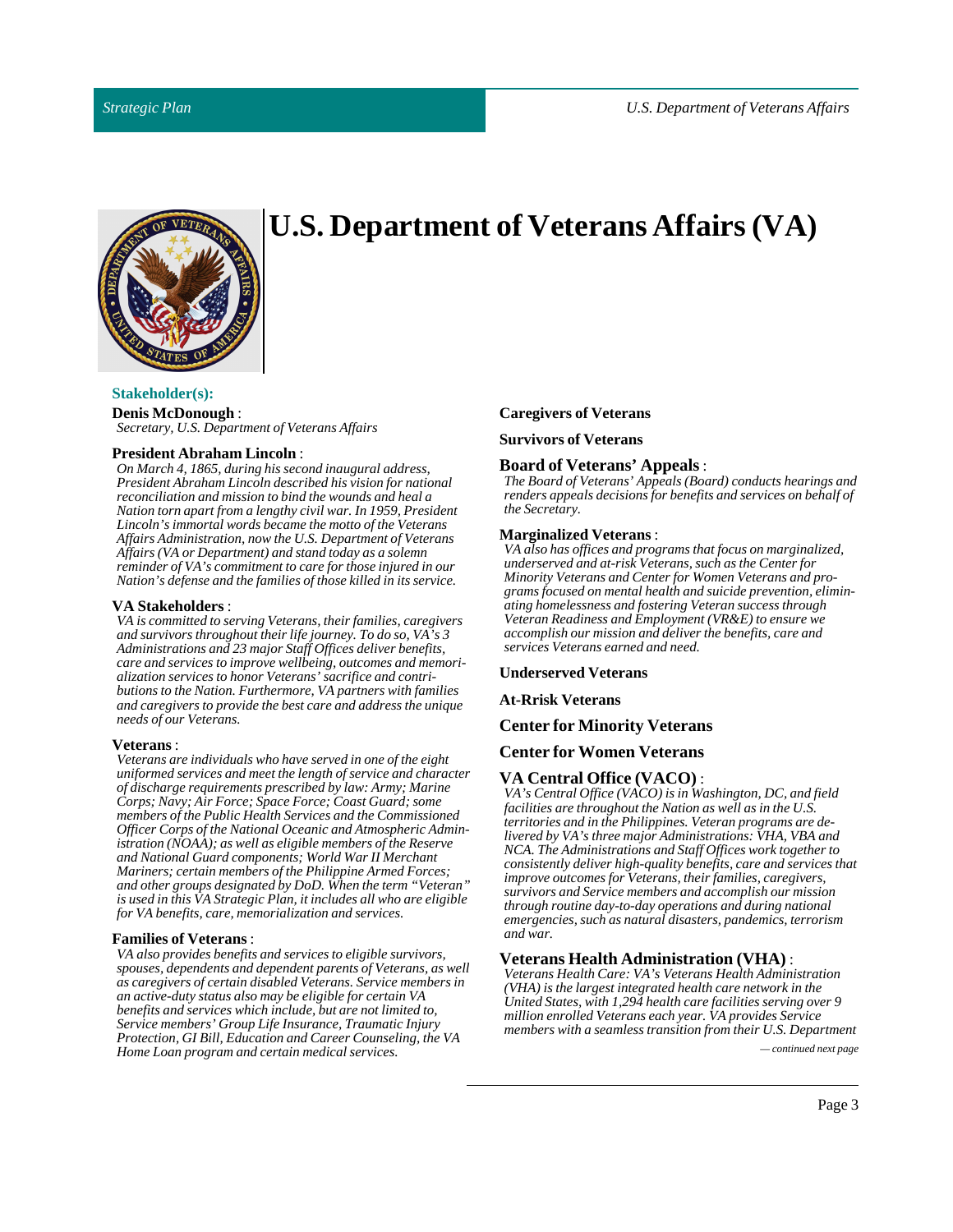*Stakeholders (continued)*

*of Defense (DoD)-provided health care into the VA system of care.*

#### **Veterans Benefits Administration (VBA)** :

*Veterans Benefits: Veterans can receive a range of benefits and services that help them transition back to civilian life. Through the Veterans Benefits Administration (VBA), VA helps Service members transition out of military service and assists with education, home loans, life insurance and much more.*

#### **National Cemetery Administration (NCA)** :

*National Cemeteries: The National Cemetery Administration (NCA) ensures those who served this Nation are never forgotten. NCA provides dignified burial services for Veterans and eligible family members by maintaining cemeteries as national shrines and providing lasting tributes that commemorate their service and sacrifice to our Nation.*

#### **VA Operational Managers**:

*The Fourth Mission: VA's "Fourth Mission" is an operational capability that leverages VA's personnel, equipment and infrastructure to support greater resource sharing across Federal departments and agencies. By providing expanded Federal government emergency response capacity, VA improves the Nation's preparedness and resilience to a broad range of threats and hazards during war or national emergencies in accordance with Presidential Policy Directive/PPD-8 and the National Preparedness Goal. In support of the Fourth Mission, VA maintains capabilities and develops plans for supporting Federal response activities and processes.*

### **VA Staff Offices**:

*VA's Staff Offices provide a variety of services to the Department that enable accomplishment of the mission including information technology, human resources management, strategic planning, Veterans outreach and education, financial management, acquisition and facilities management.*

## <span id="page-3-0"></span>Vision

Care for those injured in our Nation's defense and the families of those killed in its service

### <span id="page-3-1"></span>Mission

To fulfillPresident Lincoln's promise, "To care for him who shall have borne the battle and for his widow and his orphan."

### <span id="page-3-2"></span>Values

**Principles**: The VA Secretary's 4 fundamental principles and characteristics informed development of VA's 4 strategic goals, 13 strategic objectives and 75 strategies described in this strategic plan. Each implementing strategy aligns to one or more principles and connects to other strategies to ensure a comprehensive approach to improving outcomes and experiences throughout a Veteran's life journey, starting from the Veteran's or Service member's first contact with VA, during military service and transition to civilian life and through end of life. The Secretary's fundamental principles lead and manage VA in alignment with VA's ICARE Core Values, Core Characteristics and Customer Experience Principles6, 7 to ensure the delivery of quality and timely benefits, care and services to Veterans, their families, caregivers, survivors and Service members.

**Advocacy:** VA will be the Nation's premier advocate for Veterans, their families, caregivers and survivors.

**Access**: VA will provide timely access to VA resources: world-class health care, earned benefits and a final resting place as a lasting tribute to their service. · Deliver benefits, care and services to our most vulnerable Veterans. · Reduce Veterans' homelessness and suicide. · Ensure access to educational opportunities, training and jobs worthy of the Veteran's skills and service. · Provide care in their homes when Veterans need it and the training, support and resources our caregivers need.

**Outcomes**: Veteran outcomes will drive everything we do. · Leverage data, informatics and evidence to understand outcomes. · Measure the quality and effectiveness of benefits, care and services and Veterans' experiences and satisfaction.

**Excellence**: VA will seek excellence in all we do for Veterans. · Leverage the strength and diversity that defines our Veterans, our workforce and our country. · Ensure every Veteran is afforded access to VA's capacity and resources. · Ensure diversity, equity and inclusiveness are fundamental to everything we do. · VA welcomes all Veterans, including women, Veterans of color and lesbian, gay, bisexual, transgender, queer and other identities (LGBTQ+).8 · Ensure every person feels safe, free of harassment and discrimination in VA facilities. · Beyond these four fundamental principles, VA also will: · Improve management and accountability. · Customize care to meet specific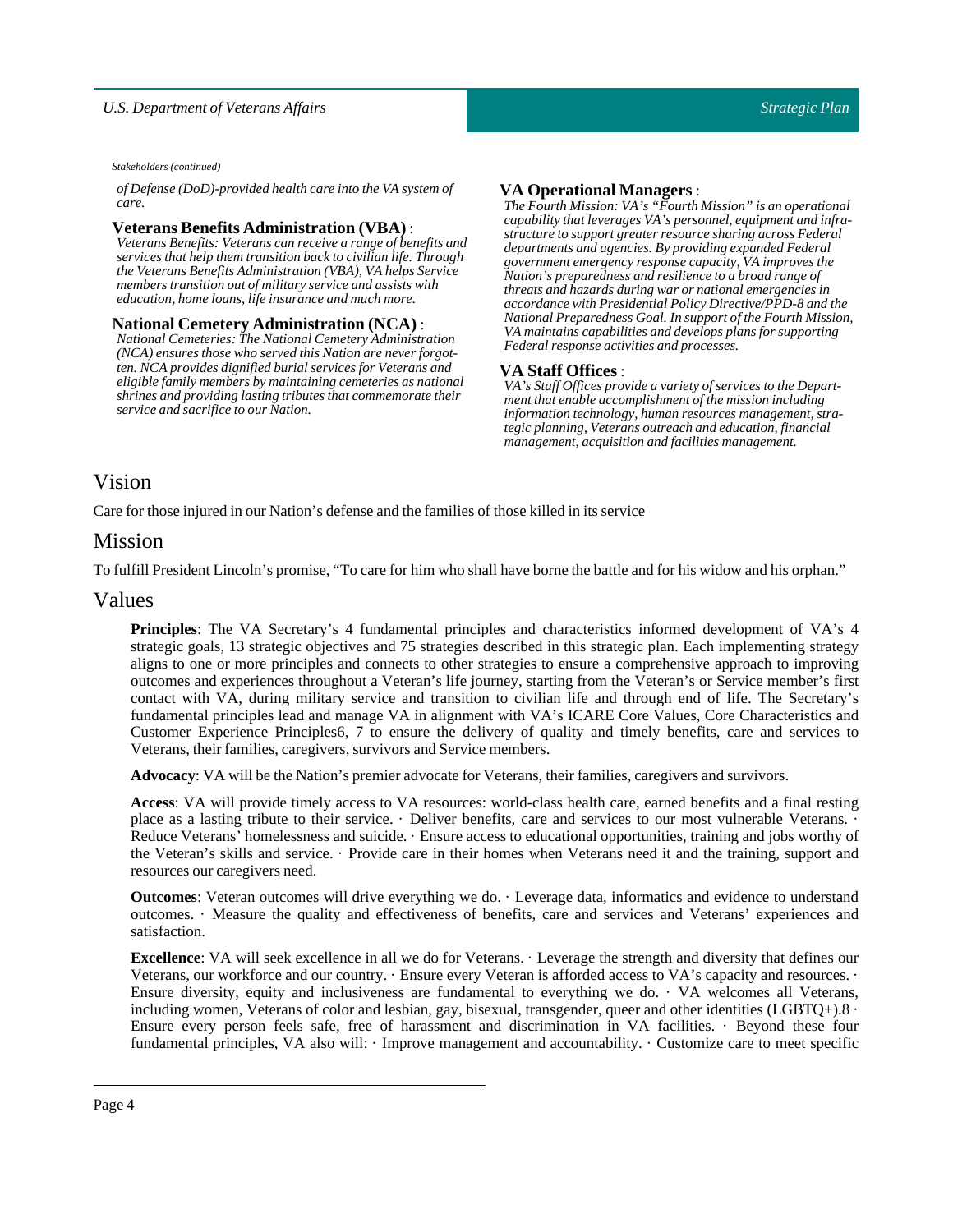needs. · Ensure racial justice and an equal chance for opportunity. · Reduce staff shortfalls, leadership gaps. · Continue to build Veteran trust in VA.

**Values**: VA's five, "I CARE" core values underscore the obligations inherent in VA's mission and define who we are, our culture and how we care for Veterans and eligible beneficiaries. Our values are more than just words—they affect outcomes in our daily interactions with Veterans, eligible beneficiaries and our VA colleagues and partners. ^ Integrity, Commitment, Advocacy, Respect and Excellence ~ Taking the first letter of each word ... creates a powerful acronym "I CARE" that reminds each VA employee of the importance of their role in this Department. These core values come together as five promises we make as individuals and as an organization to those we serve.

**Integrity**: Act with high moral principle. Adhere to the highest professional standards. Maintain the trust and confidence of all with whom I engage.

**Commitment**: Work diligently to serve Veterans and other beneficiaries. Be driven by an earnest belief in VA's mission.Fulfill my individual responsibilities and organizational responsibilities.

**Advocacy**: Be truly Veteran-centric by identifying, fully considering and appropriately advancing the interests of Veterans and other beneficiaries.

**Respect:** Treat all those I work with and serve with dignity and respect.

**Excellence**: Strive for the highest quality and continuous improvement. Be thoughtful and decisive in leadership and accountable for my actions, willing to admit mistakes and rigorous in correcting them.

**Characteristics**: Core Characteristics ~ VA's Core Characteristics define what we stand for and what VA strives to be as an organization. They embody the qualities of VA employees to support VA's mission and commitment to Veterans, their families and beneficiaries. The Core Characteristics are: Trustworthy, Accessible, Quality, Innovative, Agile and Integrated.

**Trustworthiness:** Trustworthy  $\sim$  VA earns the trust of those it serves—every day—through the actions of all employees.

**Accessibility**: Accessible ~ VA engages and welcomes Veterans and other beneficiaries, facilitating their use of the entire array of its services. Each interaction will be positive and productive.

**Quality**: Quality ~ VA provides the highest standard of care and services to Veterans and beneficiaries while managing the cost of its programs and being efficient stewards of all resources entrusted to it by the American people.

**Innovation**: Innovative ~ VA prizes curiosity and initiative, encourages creative contributions from all employees, seeks continuous improvement and adapts to remain at the forefront in knowledge, proficiency and capability to deliver the highest standard of care and services.

**Agility**: Agile ~ VA anticipates and adapts quickly to current challenges and new requirements by continuously assessing the environment in which it operates and devising solutions to better serve Veterans, other beneficiaries and Service members.

**Integration**: Integrated ~ VA links care and services across the Department; other Federal, state and local agencies; partners; and Veterans Services Organizations to provide useful and understandable programs to Veterans and other beneficiaries. VA's relationship with DoD is unique and VA will nurture it for the benefit of Veterans and Service members.

**Customer Experience**: Customer Experience Principles ~ VA will provide the best customer experience in its delivery of care, benefits and memorial services to Veterans, Service members, their families, caregivers and survivors. All VA employees are guided by VA's Core Values and Characteristics and Customer Experience Principles to deliver exceptional customer experiences. Customer experience is the product of interactions between an organization and a customer over the duration of their relationship. VA measures these interactions through Ease, Effectiveness and Emotion, all of which impact the overall trust the customer has in the organization.

**Ease**: VA will make access to care, benefits and memorial services smooth and easy.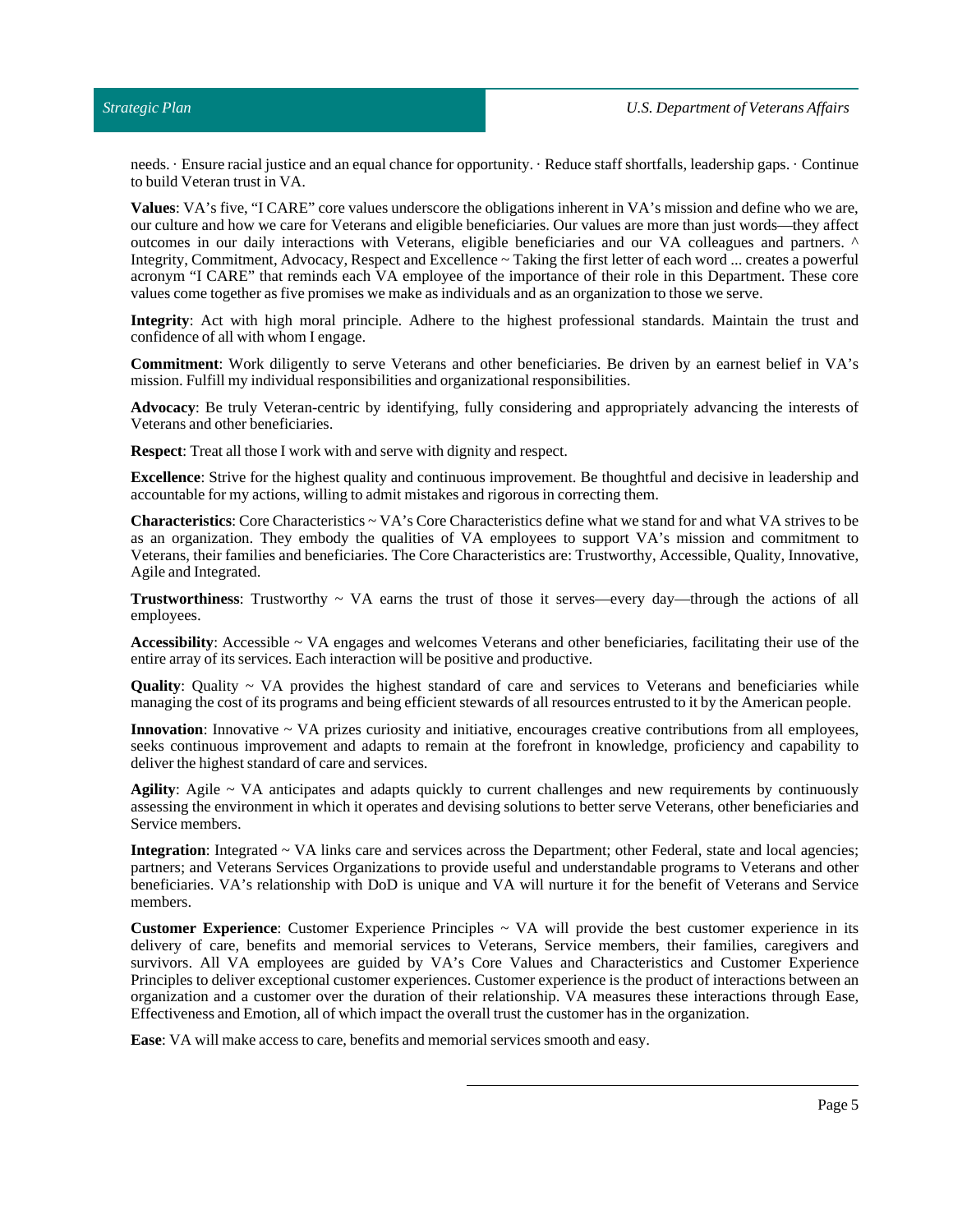### *U.S. Department of Veterans Affairs*

**Effectiveness**: VA will deliver benefits, care, memorialization and services to the customer's satisfaction.

**Emotion**: VA will deliver benefits, care, memorialization and services in a manner that makes customers feel honored and valued in their interactions with VA. ^ VA will use customer experience data and insights in strategy development and decision-making to ensure that the voice of Veterans, Service members, their families, caregivers and survivors inform how VA delivers benefits, care, memorialization and services.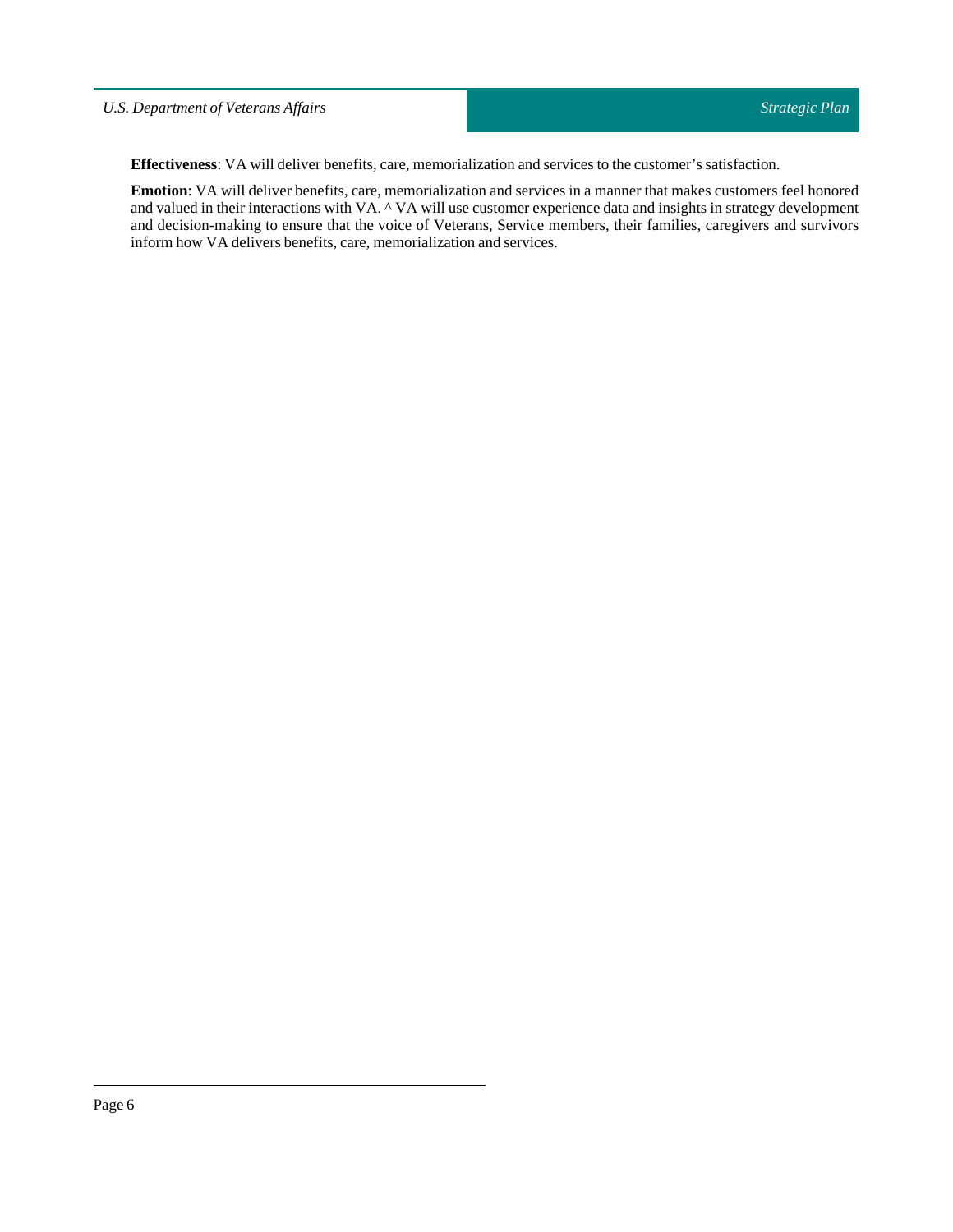### *Strategic Plan*

# <span id="page-6-0"></span>**1. Needs & Performance**

*VA consistently communicates with its customers and partners to assess and maximize performance, evaluate needs and build long-term relationships and trust.*

Goal 1 ensures communications are clear and messages are consistent across VA and the ecosystem of Veteran-supporting partners. VA delivers information to Veterans the way the Veteran wants to receive it, so Veterans understand their eligibility for benefits, care, memorialization and services and how to access the benefits they earned. This goal ensures VA knows Veterans, understands their needs and how the benefits, care and services we deliver impacts their lives. Goal 1 enables VA to connect with Service members early in their military careers to establish longterm relationships with them. VA will maintain that relationship as the Service member transitions to Veteran status and supporttheir families, caregivers and survivors as they transition through each phase of their life journey.

### <span id="page-6-1"></span>**1.1.** Information

#### *Ensure information about benefits, care and services is clear and easy to understand and access*

(Consistent and Easy to Understand Information) VA and partners use multiple channels and methods to ensure information about benefits, care and services is clear and easy to understand and access. ~ Objective 1.1 describes VA's approach to delivering information and communicating with Veterans, their families, caregivers, survivors, Service members, employees and other stakeholders to ensure the information they need is readily available, accessible to all and easy to understand. VA uses customer feedback and individual/ aggregated data to understand population groups and proactively distribute tailored information that meets the needs of recipients to ensure equitable access so that all Veterans feel welcomed and valued.

#### **Stakeholder(s):**

**Veterans Experience Office (VEO)** : *Co-Lead*

**Office of Public and Intergovernmental Affairs(OPIA)** : *National Veterans Outreach Office ~ Co-Lead*

### <span id="page-6-2"></span>**1.2.** Trends, Needs & Solutions

#### *Project future trends, anticipate needs and deliver effective and agile solutions that improve outcomes, access and experiences*

(Lifelong Relationships and Trust) VA listens to Veterans, their families, caregivers, survivors, Service members, employees and other stakeholders to project future trends, anticipate needs and deliver effective and agile solutions that improve their outcomes, access and experiences.  $\sim$  Objective 1.2 ensures VA consults stakeholders and uses HCD practices to understand needs, preferences, customer experiences and satisfaction and how benefits, care and services impact the lives of Veterans, their families, caregivers, survivors and Service members. VA expands stakeholder consultations to include cohorts outside the traditional Veteran population, such as employees, clinicians receiving training at VA facilities, financial and educational institutions that deliver various benefits and State, Tribal, territorial and private facilities that partner with NCA to provide memorialization services. VA will make it is easy for stakeholders to provide feedback and leverage their responses to drive change across the ecosystem of partners that improves performance, access, the quality of experiences and customer satisfaction.

#### **Stakeholder(s):**

**VEO** : *Co-Lead* **VBA** : *Office of Policy and Oversight (OPO) ~ Co-Lead*

**NCA** : *Co-Lead , Office of Finance and Planning (OFO)*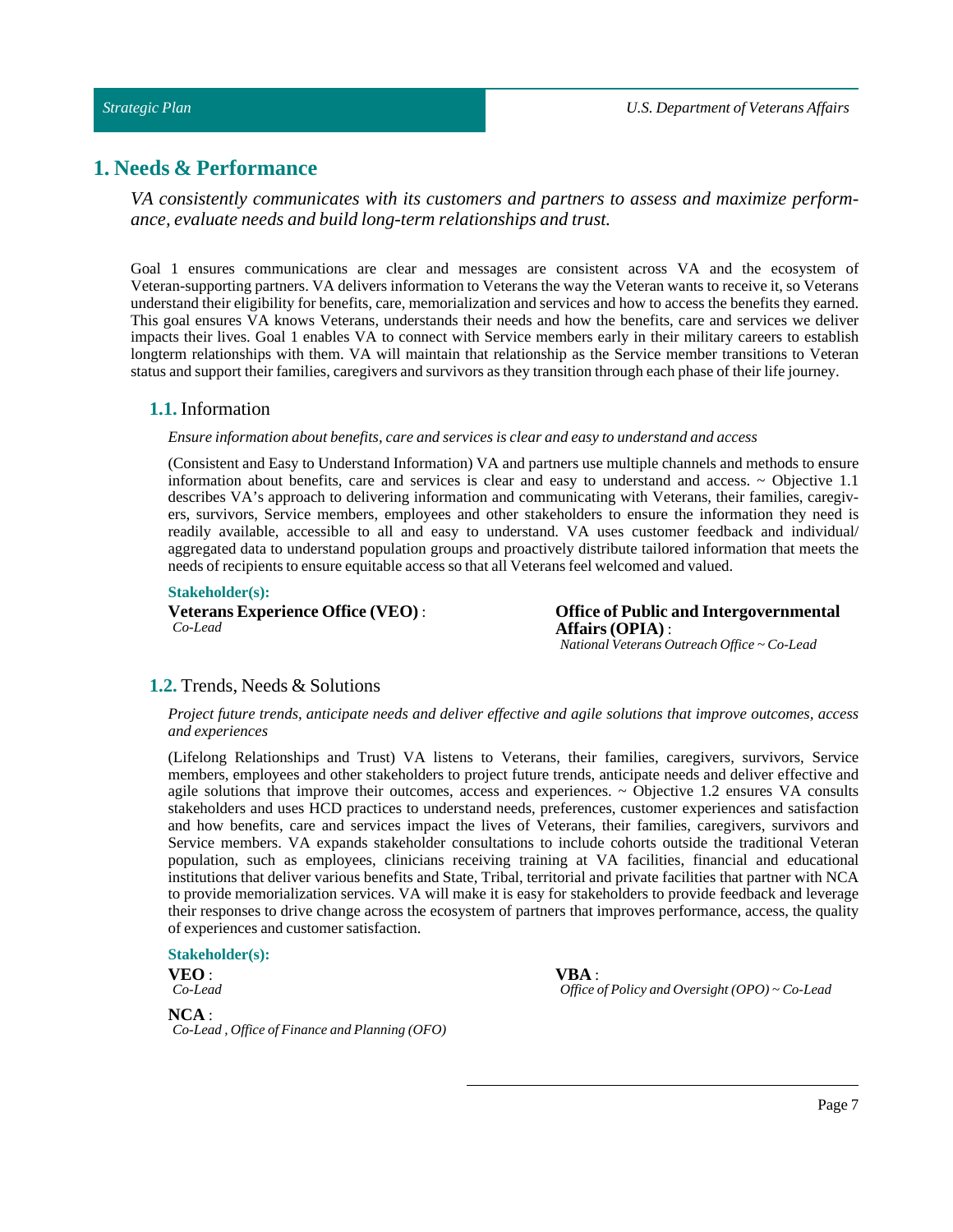# <span id="page-7-0"></span>**2. Benefits, Care & Services**

*VA delivers timely, accessible, high-quality benefits, care and services to meet the unique needs of Veterans and all eligible beneficiaries.*

Goal 2 ensures access to resources and tailoring the delivery of benefits and customizing care, memorialization and services to foster equity and promote independence and optimal outcomes and well-being for Veterans, their families, caregivers, survivors and Service members. This is the largest goal in the VA FY 2022-28 Strategic Plan with 5 objectives and 32 strategies that describe our approach or what VA will do to achieve the objective. VA and the ecosystem of partners must work together to understand the needs of Veteran groups and deliver benefits, care and services that address the unique needs of individual Veterans. A thorough examination of Veteran cohorts helps VA identify potential trends, innovations and emerging treatments that might impact Veterans at different phases of their life journey. Trend analysis improves our understanding of underserved, marginalized and at-risk Veterans to promote equity and access to resources. VA is committed to delivering value to all Veterans and improving their economic security, health and quality of life.

### <span id="page-7-1"></span>**2.1.** Special Emphases

### *Emphasize the delivery of benefits, care and services to underserved, marginalized and at-risk Veterans*

(Underserved, Marginalized and At-Risk Veterans) VA emphasizes the delivery of benefits, care and services to underserved, marginalized and at-risk Veterans to prevent suicide and homelessness, improve their economic security, health, resiliency and quality of life and achieve equity. ~ VA is focused on addressing needs and improving economic security, quality of life and independence for Veterans who need us most—our at-risk, marginalized and underserved Veterans, their families, caregivers, survivors and Service members. Objective 2. 1 ensures VA programs, initiatives and the ecosystem of partners support the whole person and address mental health and suicide, homelessness and other challenges impacting Veterans' well-being. This objective ensures reliable access to benefits, care and services and promotes improved outcomes for Veterans living in rural areas, women, minorities, American Indian and Alaska Native, severely wounded, ill and injured, those with physical and/or intellectual disabilities, LGBTQ+ Veterans, transitioning Service members and those at-risk for food insecurity. HCD best practices will enable VA to deeply understand the needs and experiences of these populations.

### **Stakeholder(s):**

| <b>Underserved Veterans</b>  | VHA :                                                            |
|------------------------------|------------------------------------------------------------------|
| <b>Marginalized Veterans</b> | Office of Mental Health and Suicide Prevention $\sim$<br>Co-Lead |
| <b>At-Risk Veterans</b>      | VBA :                                                            |
|                              | $OFO \sim Co-lead$                                               |

### <span id="page-7-2"></span>**2.2.** Service Delivery

Tailor the delivery of benefits and customize whole health care and services for the recipient at each phase of *their life journey*

(Tailored Delivery of Benefits, Care and Services Ensure Equity and Access) VA and partners will tailor the delivery of benefits and customize whole health care and services for the recipient at each phase of their life journey. ~ Objective 2.2 describes how VA will expand partnerships and use them as a force multiplier to enhance our capabilities and capacity to deliver quality benefits, care and services that improve the lives of Veterans, their families, caregivers, survivors and Service members based on the five domains of Social Determinants of Health (where people are born, live, work, attend school and play). VA will provide Veterans with final resting places and lasting tributes that commemorate their service and sacrifice to our Nation. We also will strengthen partnerships across the ecosystem of Veteran supporters and advocate for Veterans to facilitate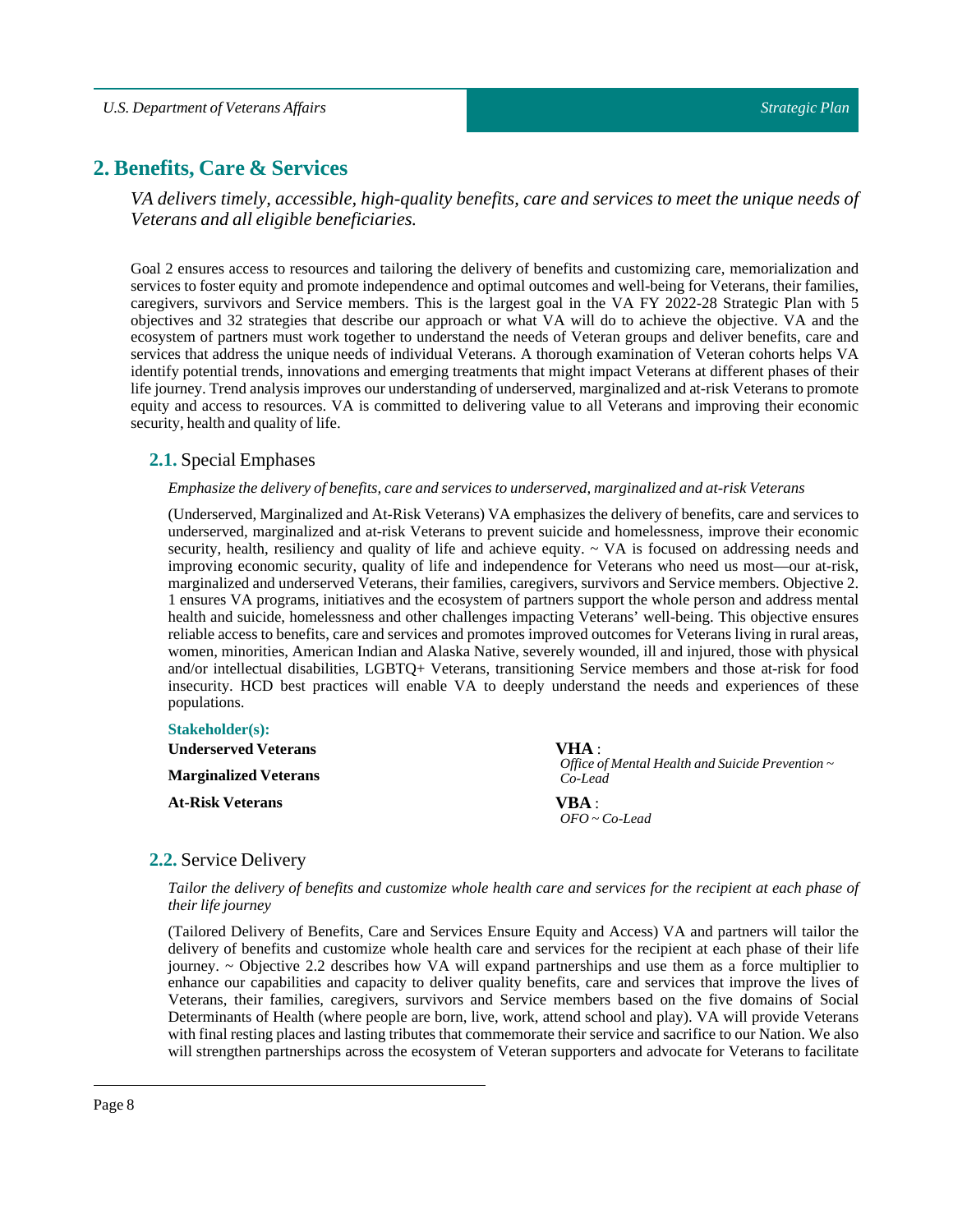the transition from military service to education, employment or entrepreneurship and support our aging Veterans, their families and caregivers. VA leverages technology to modernize the appeals process, ensure easy access to secure VA systems and deliver benefits, health care and services the way Veterans want to receive them.

#### **Stakeholder(s): VBA** : *OPO ~ Co-Lead*

**Office of the VA Secretary (OSVA)** : *Co-Lead*

**NCA** : *OFO ~ Co-Lead*

### <span id="page-8-0"></span>**2.3.** Needs, Disparities & Barriers

*Enhance understanding of Veteran needs and eliminate disparities and barriers to health, improve service delivery and opportunities*

2.3: (Inclusion, Diversity, Equity, Accessibility (I-DEA)) VA will enhance understanding of Veteran needs and eliminate disparities and barriers to health, improve service delivery and opportunities to enhance Veterans' outcomes, experiences and quality of life.  $\sim$  Objective 2.3 expands VA's understanding of Veterans to customize care and meetthe specific needs of individual Veterans and underserved communities. This expanded understanding will enable VA to address inequity, health disparities and barriers to access and opportunities. VA will weave the principles of Inclusion, Diversity, Equity and Accessibility (I-DEA) into the fabric of our mission and create an organization where all employees support the cultural transformation to a VA that is more inclusive, diverse, equitable and accessible to all, especially those from underserved communities.

· Inclusion means that every individual who enters a VA facility feels safe,included and valued. VA will treat all Veterans, employees, families, caregivers, survivors and Service members with dignity, integrity and respect.

· Diversity means that VA strives to leverage the strength and uniqueness that defines our Veteran and other beneficiary populations, our VA workforce and our country. VA welcomes all Veterans and other beneficiaries and appreciates the differences, qualities and attributes that make everyone unique.

· Equity means VA intentionally commits to consistent and systematic fair, just and impartial treatment of all individuals and a just distribution of tools and resources to give everyone, including those who belong to marginalized and underserved communities, what is required to enjoy a full, healthy life.

· Accessibility means eliminating and reducing barriers in a physical or electronic space and actively opening opportunities and points of service to all, regardless of their geographic location to safeguard VA's most vulnerable Veterans' and ensure access to care and services.

#### **Stakeholder(s):**

**Office of the VA Secretary (OSVA)** : *Co-Lead*

**VHA** : *Office of Health Equity (OHE) ~ Co-Lead*

### <span id="page-8-1"></span>**2.4.** Illnesses & Injuries

*Improve understanding of Veteran specific illnesses and injuries to develop and adopt innovative new treatments*

(Innovative Care) VA willimprove understanding of Veteran specific illnesses and injuries to develop and adopt innovative new treatments that prevent future illness and enhance Veteran outcomes. ~ Objective 2.4 and the strategies associated with it ensure VA will leverage innovation and research findings to improve operations, experiences, satisfaction and outcomes for customers. This objective reflects top crosscutting research priorities that informed Learning Agenda questions based on VHA research (suicide prevention and opioid pain treatment) funded through the VHA Office of Research and Development (ORD) including the more rapid translation of effective programs based on research findings into routine care settings. VA will develop and implement innovative treatment modalities and pilot communitybased interventions to end Veteran suicide and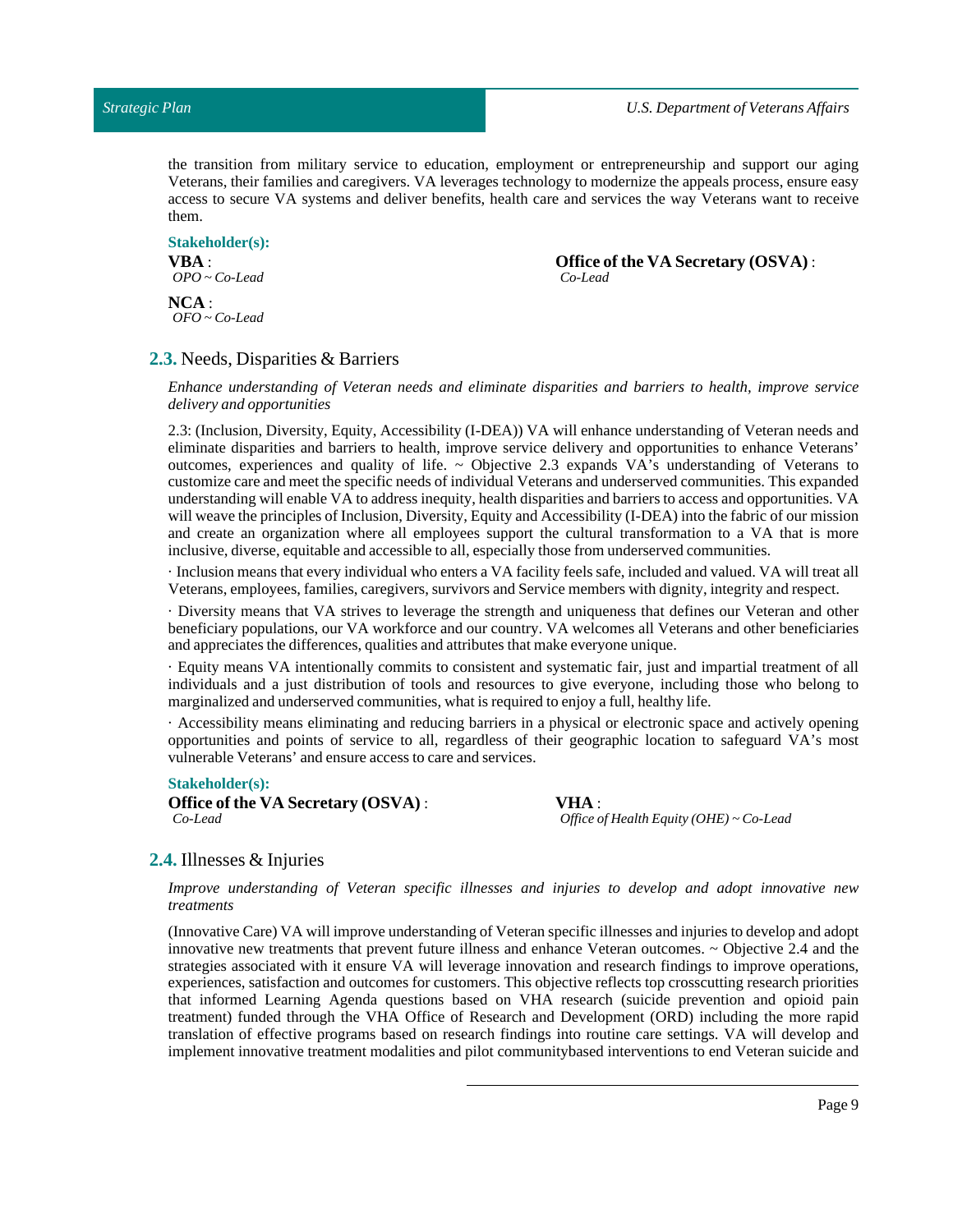leverage innovative technologies to expand access to virtual and inhome care. In addition, VA aspires to leverage innovation and knowledge translation to improve the quality of care and services delivered to Veterans and develop pain management treatments that prevent and alleviate Opioid Use Disorder (OUD).

**Stakeholder(s): Office of Research and Development (ORD)** : *VHA ~ Co-Lead*

**Office of Mental Health & Suicide Prevention** : *VHA ~ Co-Lead*

**Innovation Ecosystem** : *VHA ~ Co-Lead*

### <span id="page-9-0"></span>**2.5.** Value & Sustainability

*Deliver integrated care and services, balancing resources to ensure sustainability while continuing to deliver value and improve health and well-being*

(Value and Sustainability) VA, with community partners, will deliver integrated care and services, balancing resources to ensure sustainability while continuing to deliver value and improve health and well-being outcomes of Veterans. ~ Objective 2.5 ensures the long-term sustainability of VA for future generations of Veterans. VA measures the quality of services provided based on outcomes to Veterans, Service members and their eligible beneficiaries and provides value to Veterans today and in the future. VA understands trends and projects needs to prepare for future demands and shifts resources to align investments with demographics and geographic locations. VA expands partnerships across government and private sector organizations to enhance our ability to deliver benefits, care, memorialization and services every day and in times of crisis.

#### **Stakeholder(s):**

**Center for Care and Payment Innovation** : *VHA ~ Lead*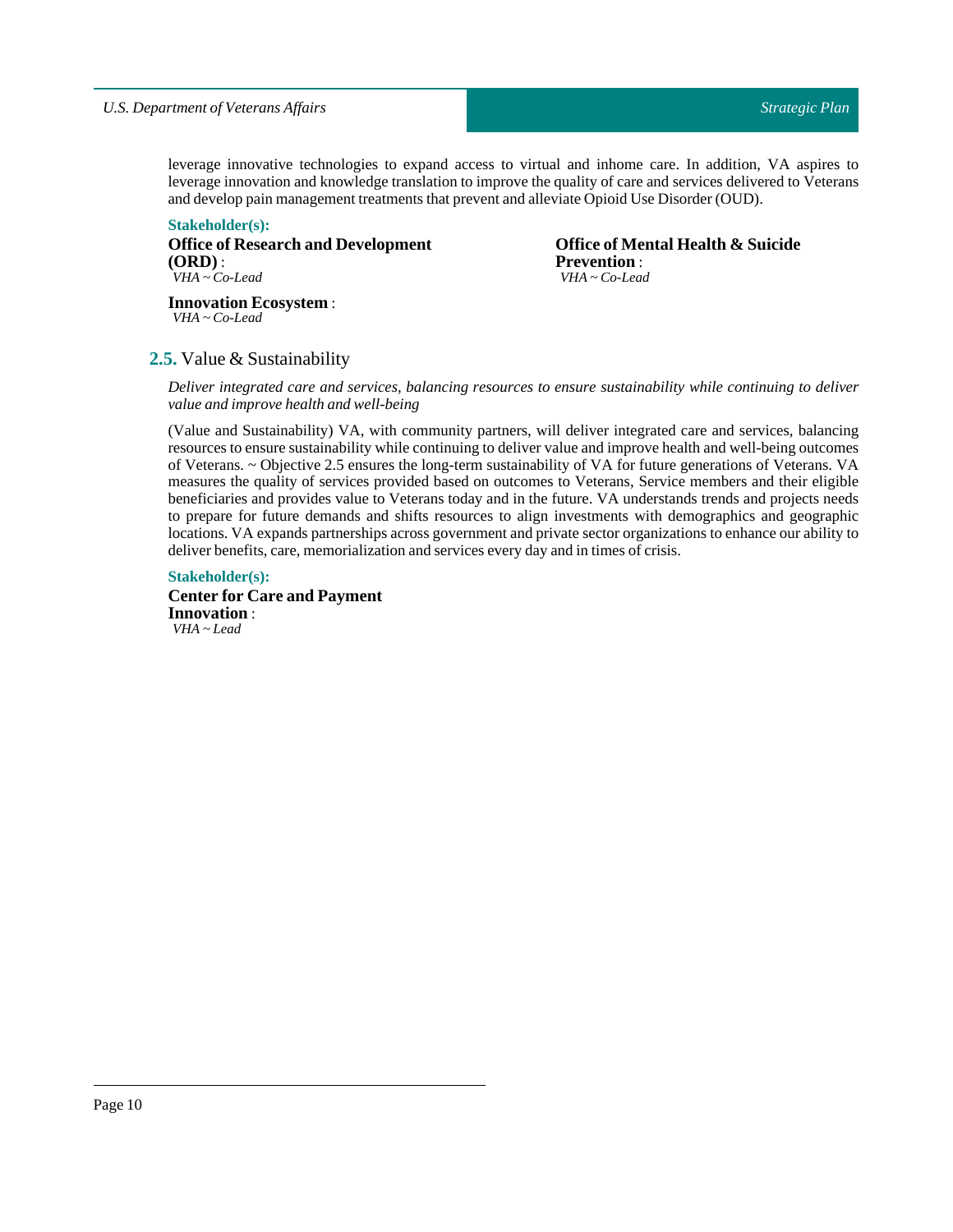*U.S. Department of Veterans Affairs*

# <span id="page-10-0"></span>**3. Stewardship, Transparency & Accountability**

*VA builds and maintains trust with Stakeholders through proven stewardship, transparency and accountability.*

Goal 3 ensures VA's culture of accountability drives ethical behavior and trust across the organization and throughout the ecosystem of partners. VA listens to Veterans, other beneficiaries and employees and serves as their trusted agent. Veterans, their families, caregivers, survivors and Service members trust VA to deliver timely, high-quality benefits, care, memorialization and services. Employees trust VA to uphold our core values and customer experience principles and swiftly address ethical failures and breach of trust.

### <span id="page-10-1"></span>**3.1.** Trust

 $Earn$  *trust through transparency* 

(VA is Transparent and Trusted) VA will be the trusted agent for service and advocacy for our Nation's heroes, caregivers, families, survivors and Service members to improve their quality of life and ensure end of life dignity. ~ VA serves as the trusted agent for Veterans, other beneficiaries and employees and sets the standard of performance that others aspire to achieve. VA willingly and routinely shares performance information publicly and actively solicits feedback from Veterans, their families, caregivers, survivors and Service members to ensure transparency and improve performance.

#### **Stakeholder(s):**

| <b>Office of Enterprise Integration (OEI):</b> | VEO:    |
|------------------------------------------------|---------|
| Co-Lead                                        | Co-Lead |

### <span id="page-10-2"></span>**3.2.** Culture & Accountability

*Improve organizational and individual accountability and ensure a just culture*

(Internal and External Accountability) VA will continue to promote and improve organizational and individual accountability and ensure a just culture.  $\sim$  VA's culture of integrity and no reprisal philosophy ensures individual and organizational accountability and proper stewardship of resources. Employees, contractors and third-party providers are trained properly and understand expectations for their performance and behavior and standards are fairly enforced internally and externally across the ecosystem of partners. VA provides a safe environment to disclose allegations of misconduct or other wrongdoing and employees feel protected from whistleblower retaliation. Employees are confident VA will support their ability to speak up and swiftly and fairly hold individuals accountable for misconduct, fraud, waste and abuse and non-VA entities held accountable to strict criteria to protect Veterans and other beneficiaries.

#### **Stakeholder(s):**

**Office** of Integrity and Compliance : *VHA ~ Co-Lead*

**Office of Business Oversight (OBO)** : *Office of Management (OM) ~ Co-Lead*

**Office of Accountability & Whistleblower Protection (OAWP)** : *Co-Lead*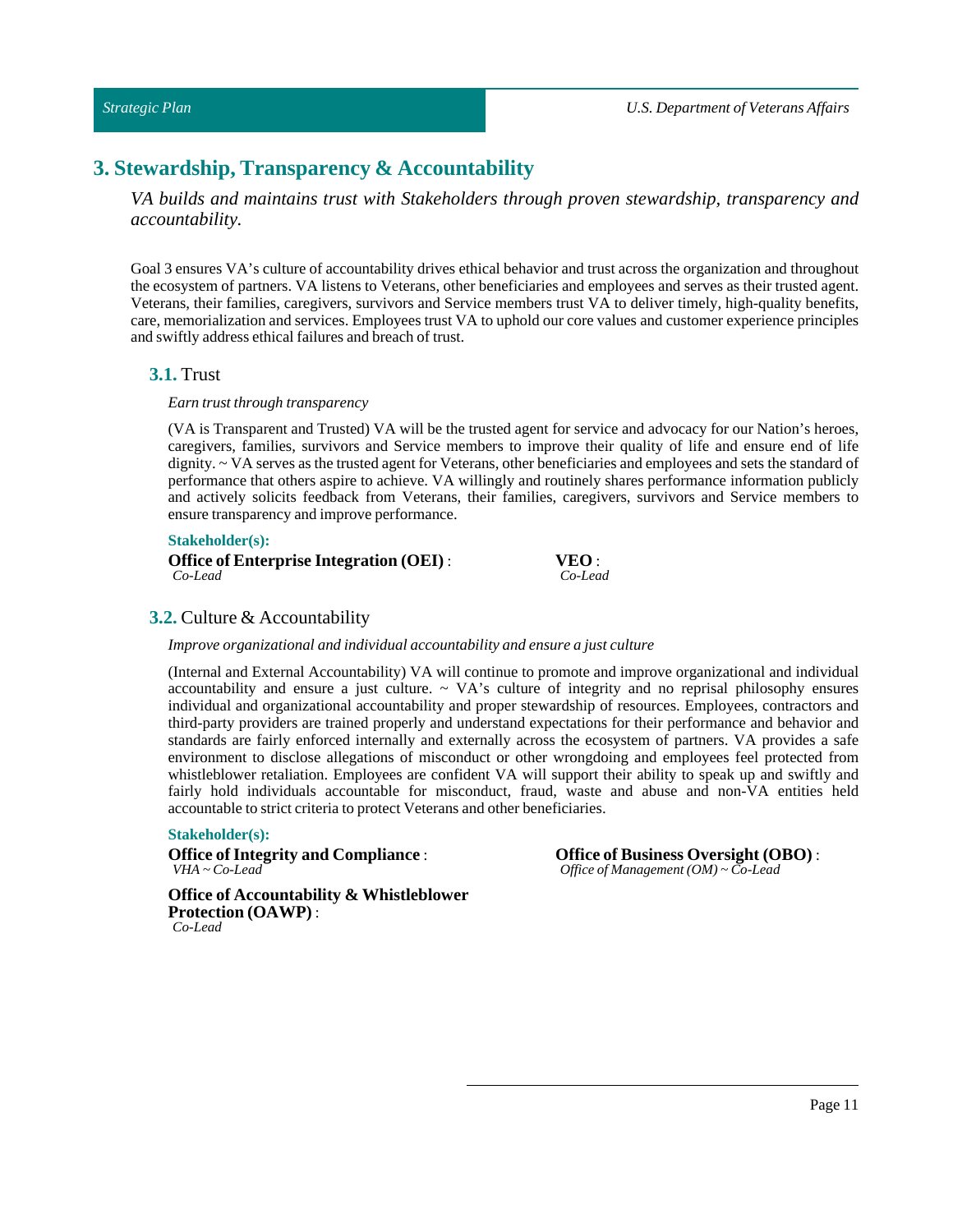# <span id="page-11-0"></span>**4. Governance, Systems, Data & Management**

*VA ensures governance, systems, data and management best practices improve experiences, satisfaction, accountability and security.*

Goal 4 ensures VA manages resources as strategic assets, to include people, infrastructure, data and technology and leverages governance, evidence, best practices and management principles to improve performance and outcomes for Veterans and other beneficiaries. VA applies a customer-centric approach to all activities, aligning and measuring activities to ensure they enhance the experience, ease of access and security for Veterans, other beneficiaries VA employees and partners. This stewardship goal improves our internal operations and describes the safeguards we will establish to execute mission related activities. Objective 4.4 addresses gaps identified in the FY 2021-28 Capacity Assessment and ensures VA complies with the Evidence Act.

### <span id="page-11-1"></span>**4.1.** Empowerment

*Empower a collaborative culture that promotes information sharing, diversity, equity and inclusion and a competent, high-performing workforce*

(Our Employees Are Our Greatest Asset) VA will transform its human capital management capabilities to empower a collaborative culture that promotes information sharing, diversity, equity and inclusion and a competent, high-performing workforce to best serve Veterans and their families. ~ A transformed human capital (HC) management capability is paramount for VA to serve Veterans and other beneficiaries and their diverse needs. The Chief Human Capital Officer advises and assists the Secretary, Assistant Secretary and other VA officials in carrying out responsibilities for selecting, developing, training and managing a highquality, productive workforce in accordance with merit system principles. The VA Strategic Plan and Human Capital Operating Plan describe actions that will be taken to strengthen improvements to HC management. Our core values, characteristics and customer experience principles are at the center of every decision we make. We will create a safe workplace, free of harassment, discrimination and retaliation. VA will build a more inclusive and equitable environment for all employees and those we serve. We will empower all employees to work together to address challenges, develop solutions and implement positive change with effective communication and leadership. To do this, our workforce must be agile and prepared to meet the needs of our mission. Transforming VA's HC capabilities will empower and enable a diverse, competent, high-performing workforce that consistently delivers world class services to Veterans and other beneficiaries.

#### **Stakeholder(s):**

#### **Human Resources and Administration/ Operations** : *Security and Preparedness (HR&A/OSP), Manage-*

*ment, Planning and Analysis ~ Lead*

### <span id="page-11-2"></span>**4.2.** Data

#### *Manage data as a strategic asset*

(Data is a Strategic Asset) VA will securely manage data as a strategic asset to improve VA's understanding of customers and partners, drive evidence-based decision-making and deliver more effective and efficient solutions. ~ VA will leverage authoritative, high-quality and accessible data to understand critical problems and develop evidence-based solutions that improves operations and outcomes for Veterans and other beneficiaries. VA will implement policies and standards to protect the confidentiality, integrity and accessibility of data. VA and trusted partners collaborate to leverage data as a force multiplier to understand Veterans and other customers and anticipate their needs and preferences. Furthermore, data is the foundation for effective analytics and evidence-based decisions that improve efficiencies, effectiveness, experiences and the quality of benefits, care, memorialization and services VA and the ecosystem of partners deliver.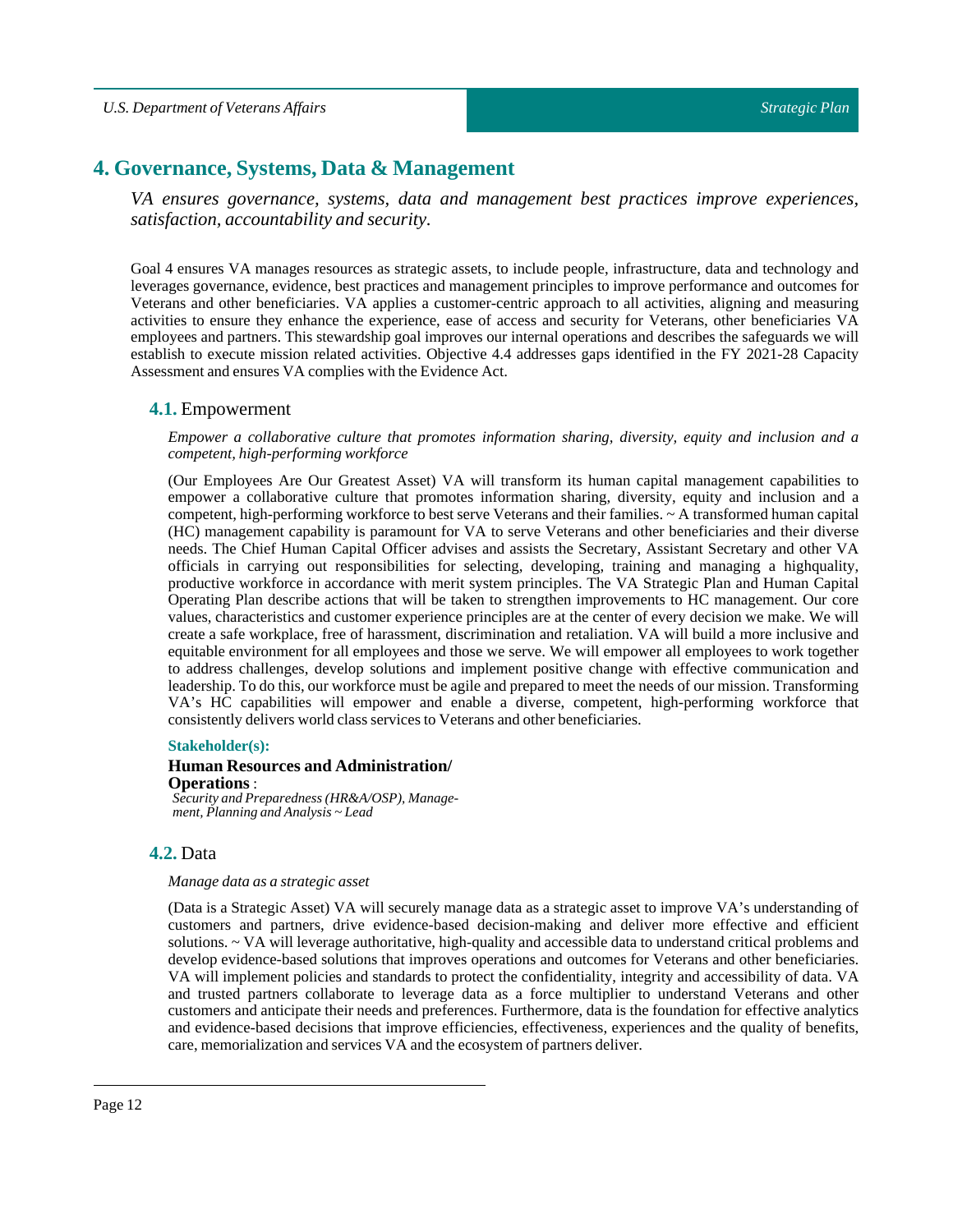#### $Stakeholder(s):$

#### **OEI**: *Co-Lead*

### <span id="page-12-0"></span>**4.3.** Systems

*Deliver integrated,interoperable, secure and state-of-the-art systems*

(Easy Access and Secure Systems) VA will deliver integrated, interoperable, secure and state-of-the-art systems to ensure convenient and secure access and improve the delivery of benefits, care and services. ~ Objective 4.3 ensures technology and systems enable VA and our ecosystem of partners to work together to improve Veterans' and other beneficiaries' quality of life and outcomes. Modern systems and technology serve as another force multiplier that amplifies our efforts and enables us to achieve our mission. Veterans, other beneficiaries, VA employees and partners can access applicable data and systems as easily and securely as possible. This effort requires a commitment to a culture of interoperability that promotes a consistently positive and seamless Veteran experience with VA by aligning business, data and information and systems and technology to ensure the right information and services securely and reliably reach the right person, at the right time, in the best manner to make timely, informed decisions and enable actions. From a technical perspective, all systems are designed and operated with interoperability (one-to-many approach), ease of access and security priorities.

#### **Stakeholder(s):**

#### **Chief Information Officer** : *Office of Information Technology (OIT) ~ Co-Lead*

**Chief Information Security Officer**: *OIT ~ Co-Lead*

### <span id="page-12-1"></span>**4.4.** Governance, Management & Evidence

*Improve governance, management practices and make evidence-based decisions*

(Evidence Based Decisions) VA will improve governance, management practices and make evidence-based decisions to ensure quality outcomes and experiences and efficient use of resources. ~ Objective 4.4 ensures VA's governance framework, risk management efforts and use of evidence and program evaluation ensures resources are allocated to drive VA priorities and improve quality of life for Veterans and other beneficiaries. VA proactively and continuously looks for opportunities and threats to ensure best outcomes for Veterans and other beneficiaries, learns from successes and mistakes and uses evidence to make decisions and drive policy change that improves operations, experiences and outcomes. VA will leverage knowledge and ensure consistent and equitable access to VA resources for Veterans and other beneficiaries.

VA's Performance Improvement Officer achieves VA's mission and goals through strategic planning, measurement, analysis, regular progress assessments and the use of data to improve results. The Evaluation Officer leads evidence-building and evaluation activities. The Chief Learning Officer establishes and implements employee learning and development policies, and the Chief Risk Officer assesses risk challenges and opportunities that could affect the achievement of VA goals. The Evidence-based Policy Council and the Investment Review Council allocates resources to achieve VA priorities. The Office of Asset Enterprise Management oversees VA's Strategic Capital Investment Planning (SCIP) process and VA real property, fleet and facility assets to maximize reliability, sustainability, efficiency and effectiveness.

#### **Stakeholder(s):**

### **Planning and Performance Management** :

*OEI ~ Lead*

**Data Governance and Analytics** : *Co-Lead*